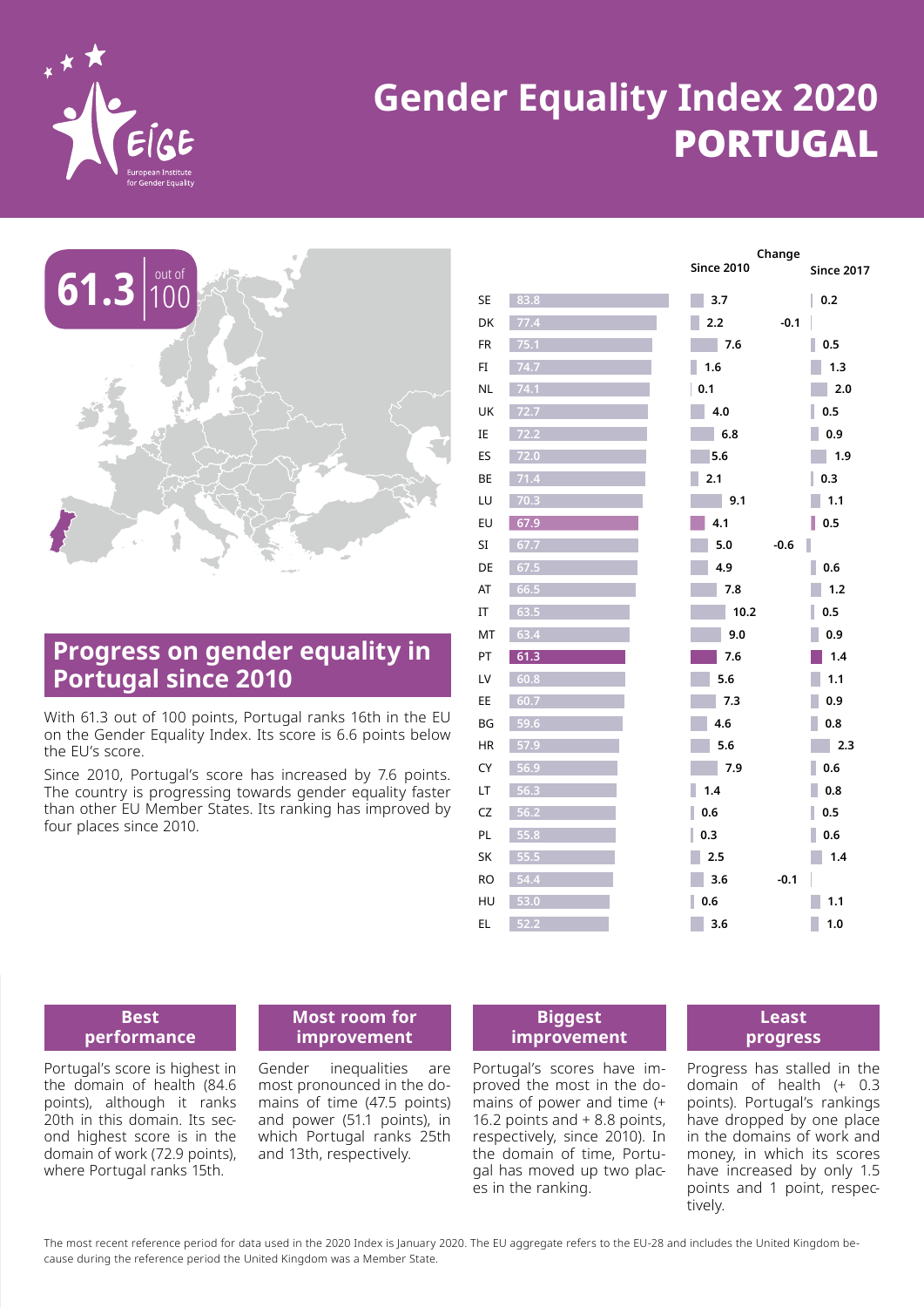# **Explore Portugal's Index results**

| <b>Scores</b> |                                    | 2010 | 2012 | 2015 | 2017 | 2018 | Trends in scores 2010-2018<br><b>Country and EU trends</b> |
|---------------|------------------------------------|------|------|------|------|------|------------------------------------------------------------|
|               |                                    | 53.7 | 54.4 | 56.0 | 59.9 | 61.3 | -- Portugal --- EU                                         |
| <b>Work</b>   |                                    | 71.4 | 71.4 | 72.0 | 72.5 | 72.9 |                                                            |
|               | Participation                      | 85.6 | 84.1 | 85.4 | 86.6 | 87.8 |                                                            |
|               | Segregation and<br>quality of work | 59.5 | 60.6 | 60.8 | 60.7 | 60.6 | - Portugal - EU                                            |
| <b>Money</b>  |                                    | 71.8 | 71.7 | 70.9 | 72.1 | 72.8 |                                                            |
|               | <b>Financial resources</b>         | 60.4 | 60.7 | 60.3 | 61.2 | 61.2 |                                                            |
|               | <b>Economic situation</b>          | 85.3 | 84.8 | 83.5 | 84.8 | 86.8 | -- Portugal -- EU                                          |
| Knowledge     |                                    | 50.1 | 54.9 | 54.8 | 55.1 | 55.7 |                                                            |
|               | Attainment and<br>participation    | 50.8 | 59.1 | 59.5 | 60.4 | 61.3 |                                                            |
|               | Segregation                        | 49.5 | 51.0 | 50.6 | 50.3 | 50.7 | -- Portugal -- EU                                          |
| <b>Time</b>   |                                    | 38.7 | 46.0 | 47.5 | 47.5 | 47.5 |                                                            |
|               | Care activities                    | 49.3 | 69.5 | 63.3 | 63.3 | 63.3 |                                                            |
|               | <b>Social activities</b>           | 30.4 | 30.4 | 35.7 | 35.7 | 35.7 | --- Portugal --- EU                                        |
| Power         |                                    | 34.9 | 29.7 | 33.9 | 46.7 | 51.1 |                                                            |
|               | <b>Political</b>                   | 41.9 | 42.4 | 48.7 | 56.7 | 59.0 |                                                            |
|               | Economic                           | 20.4 | 12.6 | 16.4 | 36.3 | 44.9 |                                                            |
|               | Social                             | 49.6 | 49.3 | 48.9 | 49.4 | 50.4 | -- Portugal -- EU                                          |
| <b>Health</b> |                                    | 84.3 | 84.4 | 83.6 | 84.5 | 84.6 |                                                            |
|               | <b>Status</b>                      | 83.3 | 84.6 | 82.6 | 84.0 | 84.2 |                                                            |
|               | <b>Behaviour</b>                   | 75.5 | 75.5 | 75.5 | 75.5 | 75.5 |                                                            |
|               | Access                             | 95.2 | 94.2 | 93.9 | 95.2 | 95.2 | - Portugal - EU                                            |

# **About the Index**

Each year, we score the EU Member States and the EU as a whole to see how far they are from reaching gender equality. The Index uses **a scale of 1 to 100, where 1 is for total inequality and 100 is for total equality**.

The scores are based on the gaps between women and men and levels of achievement in six core domains – work, money, knowledge, time, power and health – and **their subdomains. Two additional domains** are included in the Index but do not have an impact on the final score. The domain of intersecting inequalities highlights how gender inequalities manifest in combination with age, (dis)ability, country of birth, education and family type. The domain of violence against women measures and analyses women's experiences of violence. The Index is composed of **31 indicators**. The Gender Equality Index 2020 also includes **a thematic focus on digitalisation and the future of work**.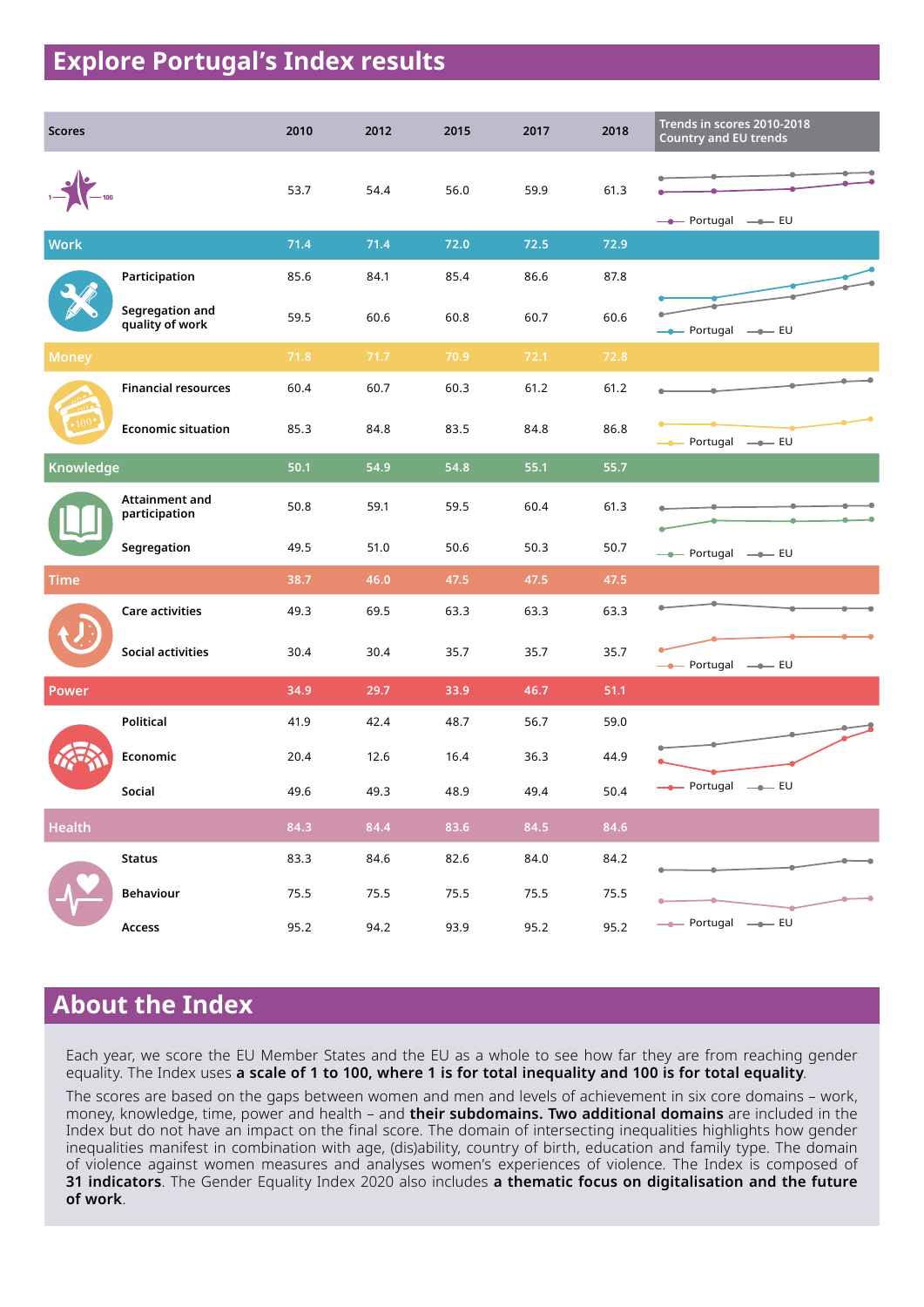# **Key highlights**





### **Uneven concentration of women and men in education is a persistent problem**

More women than men are studying education, health and welfare, or humanities and the arts.



**37 %**

**15 %**

# **-30 %**



### **Gender inequalities in financial situation persist**

Women continue to earn less than men. Among people with low, medium and high levels of education, women earn 28 %, 30 % and 25 % less than men, respectively.





### **Gender gap in unpaid housework and care work persists**

Women are much more likely than men to do cooking and housework every day for at least 1 hour. This gender gap is among the widest in the EU.



**78 % 19 % Unpaid house work**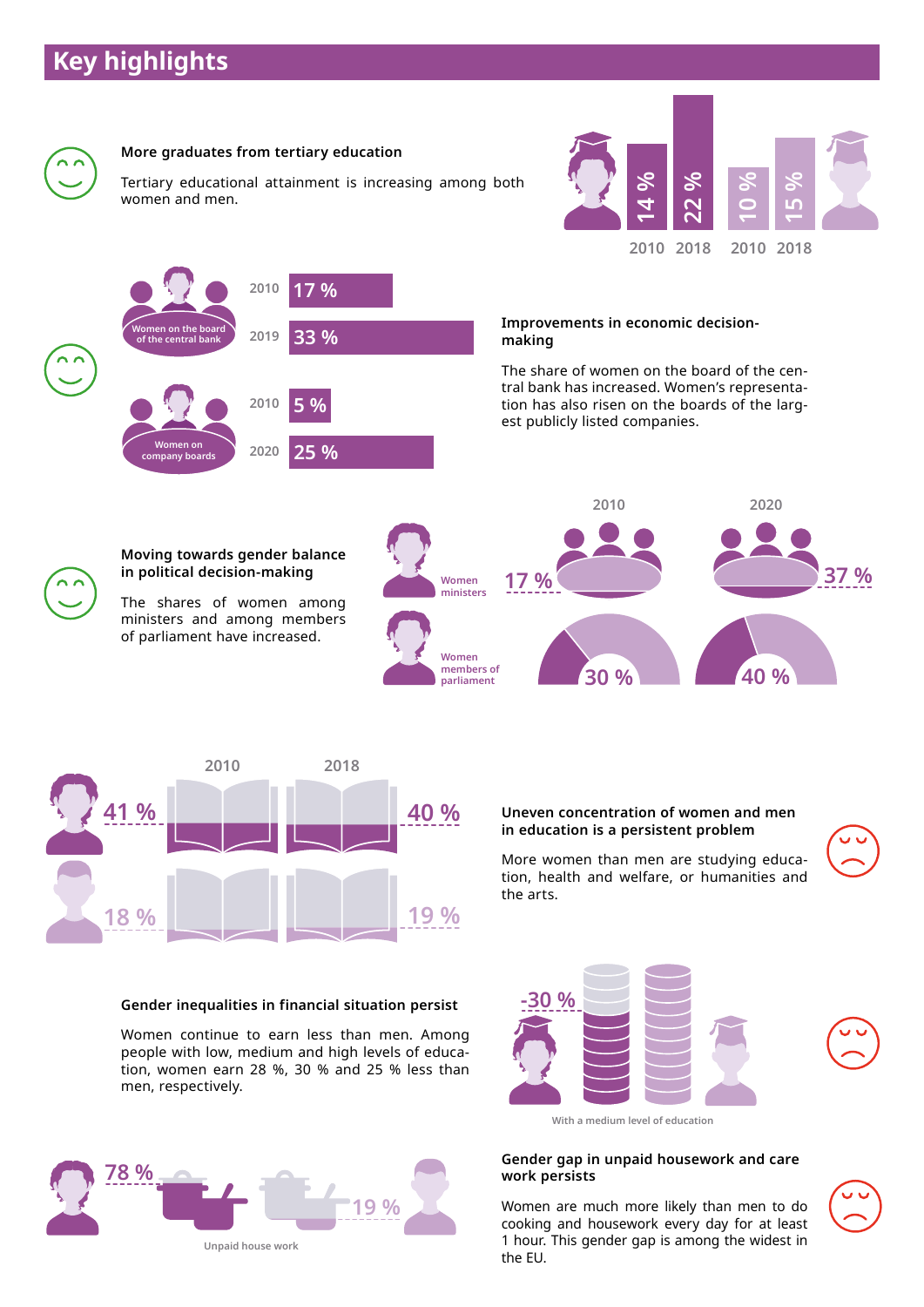# **Explore Portugal's performance by indicator**

|               | <b>Indicators</b>                      |                                                                                                     |                | Portugal |         | EU.        |  |
|---------------|----------------------------------------|-----------------------------------------------------------------------------------------------------|----------------|----------|---------|------------|--|
|               |                                        |                                                                                                     | Women          | Men      | Women   | <b>Men</b> |  |
| <b>Work</b>   | Participation                          | Full-time equivalent (FTE) employment rate*                                                         | 47             | 57       | 42      | 57         |  |
|               |                                        | $(15 + 96, 2018)$<br>Duration of working life<br>(15 +, years, 2018)                                | 37             | 39       | 34      | 39         |  |
|               | Segregation and<br>quality of work     | Segregation in employment<br>$(15 + 96, 2018)$                                                      | 30             | 7        | 31      | 8          |  |
|               |                                        | Flexibility<br>$(15 + 96, 2015)$                                                                    | 23             | 28       | 23      | 27         |  |
|               |                                        | Career Prospects Index<br>(15 +, points, 0-100, 2015)                                               | 56             | 57       | 63      | 64         |  |
| <b>Money</b>  |                                        |                                                                                                     |                |          |         |            |  |
|               | <b>Financial resources</b>             | Mean monthly earnings<br>(16 +, euro in purchasing power standard, 2014)                            | 1 3 9 8        | 1670     | 2 2 4 9 | 2809       |  |
|               |                                        | Mean yearly household net income**<br>(16 +, euros in purchasing power standard, 2018)              | 12 7 74        | 13 207   | 17860   | 18 6 68    |  |
|               | <b>Economic conditions</b>             | At risk of poverty<br>$(16 + 96, 2018)$                                                             | 18             | 16       | 17      | 16         |  |
|               |                                        | Income distribution<br>$(16 + $ , %, 2018)                                                          | 19             | 19       | 20      | 19         |  |
| Knowledge     |                                        |                                                                                                     |                |          |         |            |  |
|               | <b>Attainment and</b><br>participation | Graduates from tertiary education<br>$(15 + , % 2018)$                                              | 22             | 15       | 26      | 25         |  |
|               |                                        | Participation in lifelong learning<br>$(15 + 96, 2018)$                                             | 16             | 16       | 17      | 16         |  |
|               | Segregation                            | Segregation in education<br>$(15 + $ , %, 2017)                                                     | 40             | 19       | 43      | 21         |  |
| <b>Time</b>   |                                        |                                                                                                     |                |          |         |            |  |
|               | <b>Care activities</b>                 | Caring for children, grandchildren, older people or people with disabilities<br>$(18 + $ , %, 2016) | 37             | 28       | 38      | 25         |  |
|               |                                        | Cooking and/or housework every day<br>$(18 + 96, 2016)$                                             | 78             | 19       | 79      | 34         |  |
|               | Social activities                      | Sporting, cultural or leisure activities<br>$(15 + 96, 2015)$                                       | 10             | 20       | 28      | 32         |  |
|               |                                        | Voluntary or charitable activities<br>$(15 + 96, 2015)$                                             | $\overline{7}$ | 5        | 12      | 11         |  |
| <b>Power</b>  |                                        |                                                                                                     |                |          |         |            |  |
|               | <b>Political</b>                       | <b>Ministers</b><br>(%, second quarter of 2020)                                                     | 37             | 63       | 32      | 68         |  |
|               |                                        | Members of parliament (both houses)<br>(%, second quarter of 2020)                                  | 40             | 60       | 32      | 68         |  |
|               |                                        | Members of regional assemblies/local municipalities<br>(%, 2019)                                    | 31             | 69       | 29      | 71         |  |
|               | Economic                               | Board members of largest companies<br>(%, first semester of 2020)                                   | 25             | 75       | 29      | 71         |  |
|               |                                        | Board members of central bank<br>(%, 2019)                                                          | 33             | 67       | 25      | 75         |  |
|               | Social                                 | Board members of research funding organisations<br>(%, 2019)                                        | 42             | 58       | 38      | 62         |  |
|               |                                        | Board members of public broadcasting organisations<br>(%, 2019)                                     | 33             | 67       | 37      | 63         |  |
|               |                                        | Board members of national Olympic sport organisations<br>(%, 2019)                                  | 10             | 90       | 17      | 83         |  |
| <b>Health</b> |                                        |                                                                                                     |                |          |         |            |  |
|               | <b>Status</b>                          | People in good health<br>$(16 + 96, 2018)$                                                          | 45             | 55       | 67      | 72         |  |
|               |                                        | Life expectancy<br>(years, 2018)                                                                    | 85             | 78       | 84      | 78         |  |
|               |                                        | Healthy life years<br>(years, 2018)                                                                 | 58             | 60       | 64      | 63         |  |
|               | <b>Behaviour</b>                       | Smoking and drinking**<br>$(16 + 96, 2014)$                                                         | 15             | 37       | 28      | 48         |  |
|               |                                        | Physical activity and/or consuming fruit and vegetables**<br>$(16 + 96, 2014)$                      | 30             | 35       | 36      | 40         |  |
|               | Access                                 | Unmet need for medical examination<br>$(16 + $ , %, 2018)                                           | 4              | 3        | 4       | 3          |  |
|               |                                        | Unmet need for dental examination<br>$(16 + 96, 2018)$                                              | 15             | 14       | 4       | 4          |  |

So*urces:* Eurostat (education statistics, European Union Labour Force Survey, European Health Interview Survey, European Union Statistics on Income and Living Conditions, Structure of<br>Earnings Survey), Eurofound (Europea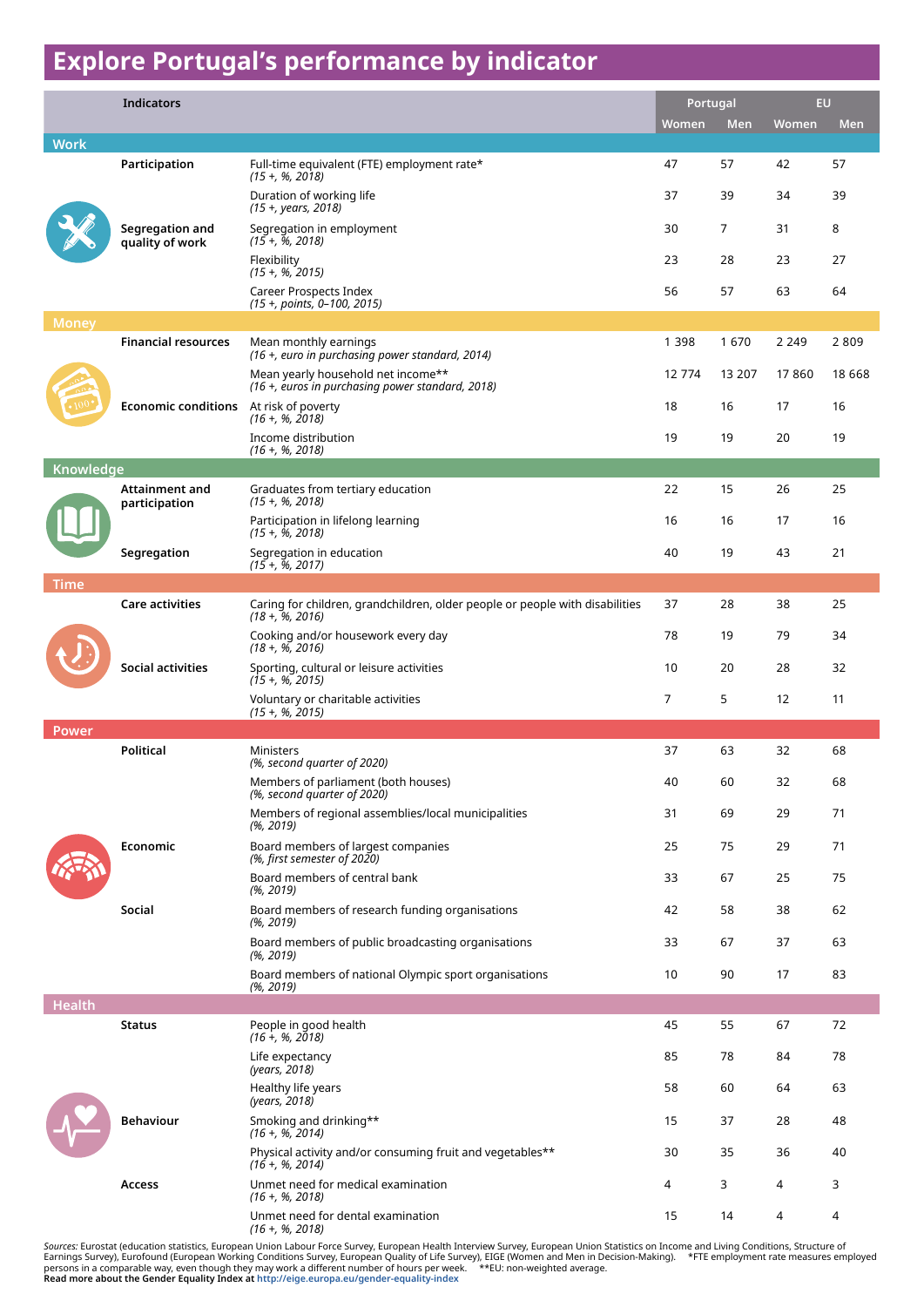

# **Why is there no score for the violence domain?**

There is no new data to update the score for violence, which is why no figure is given. Eurostat is currently coordinating an EU-wide survey on gender-based violence, with results expected in 2023. EIGE will launch a second round of administrative data collection on intimate partner violence, rape and femicide in 2022. Both data sources will be used to update the domain of violence in the Gender Equality Index 2024.

Unlike the other domains of the Index, the domain of violence does not measure differences between women's and men's situations; rather, it examines women's experiences of violence (prevalence, severity and disclosure). The overall objective is not to reduce the gaps in violence between women and men, but to eradicate violence completely.





During the COVID-19 lockdowns, women in violent relationships were stuck at home and exposed to their abuser for long periods of time, putting them at greater risk of domestic violence. Even without a pandemic, women face the greatest danger from people they know.

# **Istanbul Convention: state of play**

The Istanbul Convention is the most comprehensive international human rights treaty on violence against women and domestic violence. Portugal signed the Istanbul Convention in May 2011 and ratified it in February 2013. The treaty entered into force in August 2014.



# **Thematic focus on digitalisation and the future of work**

The Gender Equality Index 2020 focuses on digitalisation and the future of work. The thematic focus looks at three areas:

- use and development of digital skills and technologies;
- digital transformation of the world of work (segregation, working conditions, work–life balance);
- broader consequences of digitalisation for human rights, violence against women, and caring activities.